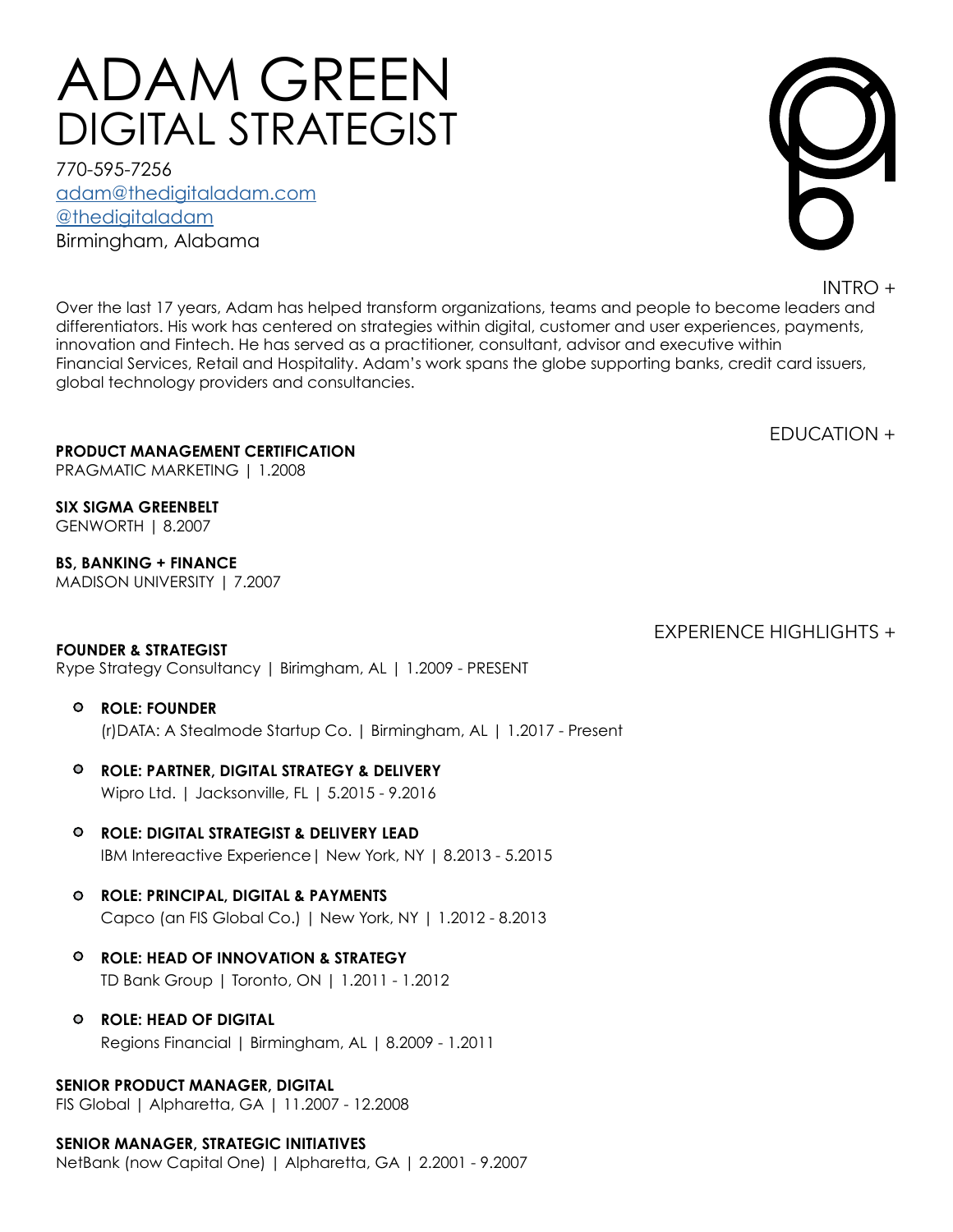770-595-7256 ADAM GREEN DIGITAL STRATEGIST

[adam@thedigitaladam.com](mailto:adam%40thedigitaladam.com%20?subject=Response%20to%20Resume) [@thedigitaladam](http://twitter.com/thedigitaladam)



#### **FOUNDER & STRATEGIST**

Rype Strategy Consultancy | Birmingham, AL | 1.2009 - PRESENT

I founded Rype Strategy to help organizations create strategies for digital, develop product managment teams, and pursue delivery and implementation intiatives. Over the last 8 years, I have been a consultant to banks, technology firms and consultances, as well as their clients. Sample clients and projects include the following:

## FOUNDER

(r)DATA | Birmingham, AL | 1.2017 – 8.2017

Developing a product that leverages real-time behavioral attributes to target customers "in the moment". The product is designed to optimize the direct-to-consumer digital channel from attraction, aquisition and servicing.

- 
- Lead the research/incubation work to deliver the next generation of digital experiences<br>• Developed & implemented new technology for acquisition capabilities (cloud services)<br>• Created data strategy for behavioral analyt
- 
- CONSULTING PARTNER & PRACTICE HEAD, DIGITAL Wipro Ltd. | Jacksonville, FL | 5.2015 – 9.2016

As a Consulting Partner & Practice Head for Digital, I was responsible for helping Wipro tell the story of digital to their clients, nurturing strategies within Financial Services and Retail. I also developed partnerships within the Fintech community as well as other relevant suppliers.

- Strategy lead for Fintech source and seed opportunities in joint pursuits with overlapping clients
- Developed and managed a Digital Center of Excellence to support clients in product development, design and implementations (based in Chennai, India)
- Delivered an acquisition and client servicing platform for a client in Mexico

#### DIGITAL STRATEGIST  $\bullet$

IBM Interactive Experience | New York, NY | 8.2013 – 5.2015

I served as a strategist within the Interactive Experience Practice at IBM. My role was to bring meaningful change to their clients through design thinking, vision and strategy for the digital channel and customer / user experiences.

- 
- Co-lead for design thinking initiatives for clients across the Americas, Africa and Europe Supported all sales and delivery activities in IBM's emerging markets including East Africa,
- Strategy lead for the Apple Watch app development program
- PRINCIPAL, DIGITAL & PAYMENTS

Capco (an FIS Global Co.) | New York, NY | 1.2012 – 8.2013

As a Principal in Capco's Digital Practice, I drove new ideas across their organization and clients in Financial Services and the Venture Capital community.

- Led research programs on emerging technology solutions in digital and the impact on customer / user experiences
- Developed digital organizations for Capco's clients, including talent acquisition, implementing Agile, developing P&L frameworks and vendor management
- Developed mobile payments solutions that was deployed domestically and part of core lab offering